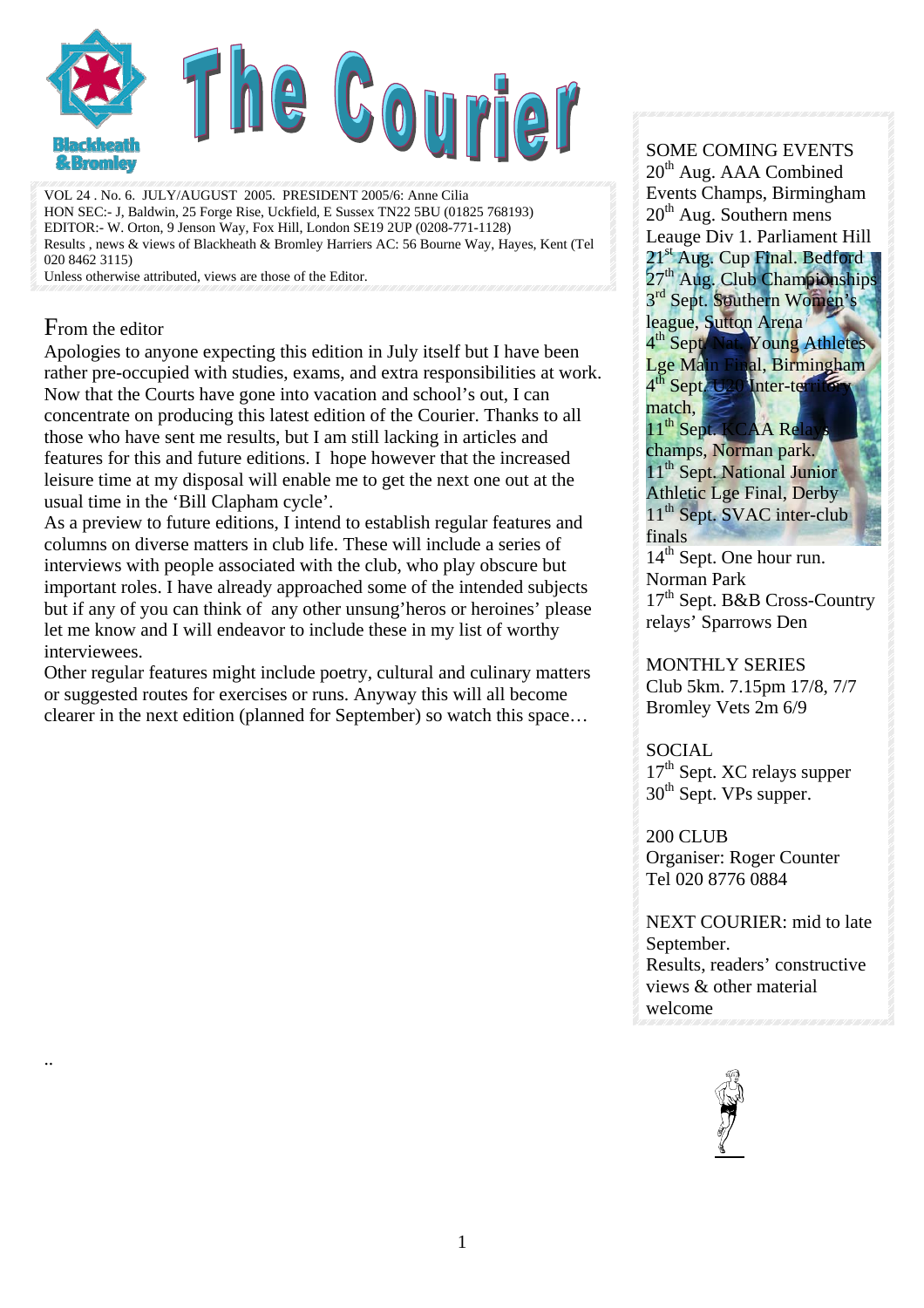#### *John Hoy memorial service, All Souls, July 19th 2005.*

The late John Hoy was fittingly remembered at a service at All Souls Langham Place, London just over a fortnight ago, with a good turnout from club members and a number of moving tributes from family, friends and colleagues. Amongst these were the permanent Secretary of his department who spoke of his modesty, integrity, and willingness to get in the front line rather than see things from the comfort of a London Office. Others included Rob Brown whose tribute is printed below, whilst teachers at Crofton Primary School praised the qualities of his children, attributes, which reflected highly on the character of the father. Finally in his sermon, the Reverent Paul Williams focused on the promise of eternal life but this was no clichéd message on running a straight race, but a positive affirmation of faith and a promise of a better quality of life to come. One thing that could surely be said of John Hoy was his life was of high quality, and his spirit and influence will live on.

#### *John Hoy*

I am grateful for the opportunity to say a few words about John on behalf of Blackheath and Bromley Harriers, an athletic club with whom he had a short, but fruitful association.

John had many passions in life, highest of which was of course was his family. But high up there too was his passion for running. And so it was that in November 2000, John joined Blackheath & Bromley Harriers AC. The year 2000 was not so long ago, so it means that his time with the club was relatively short. This is especially so when you realise that, as the former Blackheath Harriers, the club has been in existence since 1869 and is one of the oldest running clubs in the world.

However, John made an impact on many club members in his short association with us. When I was asked to write a brief obituary for publication in our biannual Gazette, I spoke to his friends among his group of runners. I wanted to seek others views and stories. Overwhelmingly, the opinions centred on the fact that the word gentleman (or gentle man) was made for John. It is something to which we all should aspire.

The first word that club members had of the tragedy was the Independent newspaper of 6 January which carried that marvellous, formal picture of John, Nim, Kate, David & Robert under the banner headline of "Why was I spared". Word of the tragedy spread quickly. I shall not dwell on the terrible events of that day. Enough has been said by more erudite people than me over the last 7 months. It was apparent however from the phone calls between club members how upset everyone was about the news. The club web-site quickly filled with comments of shock and concern for Nim and I hope that in some small way John's family took solace from the high regard in which he was held.

Athletically, John was an excellent competitor in veterans' events, running marathons in well under 3 hours, 10 kilometre races in 35 minutes and 10 mile races in under an hour. These times all speak volumes of his running prowess. He rarely spoke of his ability in his younger days and I hope to find out more about that from his family, but I believe that in his youth he could improve even on these highly commendable times. General consensus is that his running style was fast & steady - certainly much faster and steadier than me. As fellow club members, we were aware of John's love of running and we were touched by the knowledge that his coffin included a pair of running shoes.

I was particularly moved by a communication received from Cliff Keen. Cliff currently lives in Australia, but was probably closest to John during their time as club members - maybe because they had so much in common, including athletic ability. They were never far apart in races. It is therefore appropriate that Cliff has the last word because he sums it up so beautifully.

*He said "John leaves a big hole for his family and friends and the World a poorer place. I hope the angels are ready for him, because I expect John to be pretty nippy in a pair of wings."* 

Rob Brown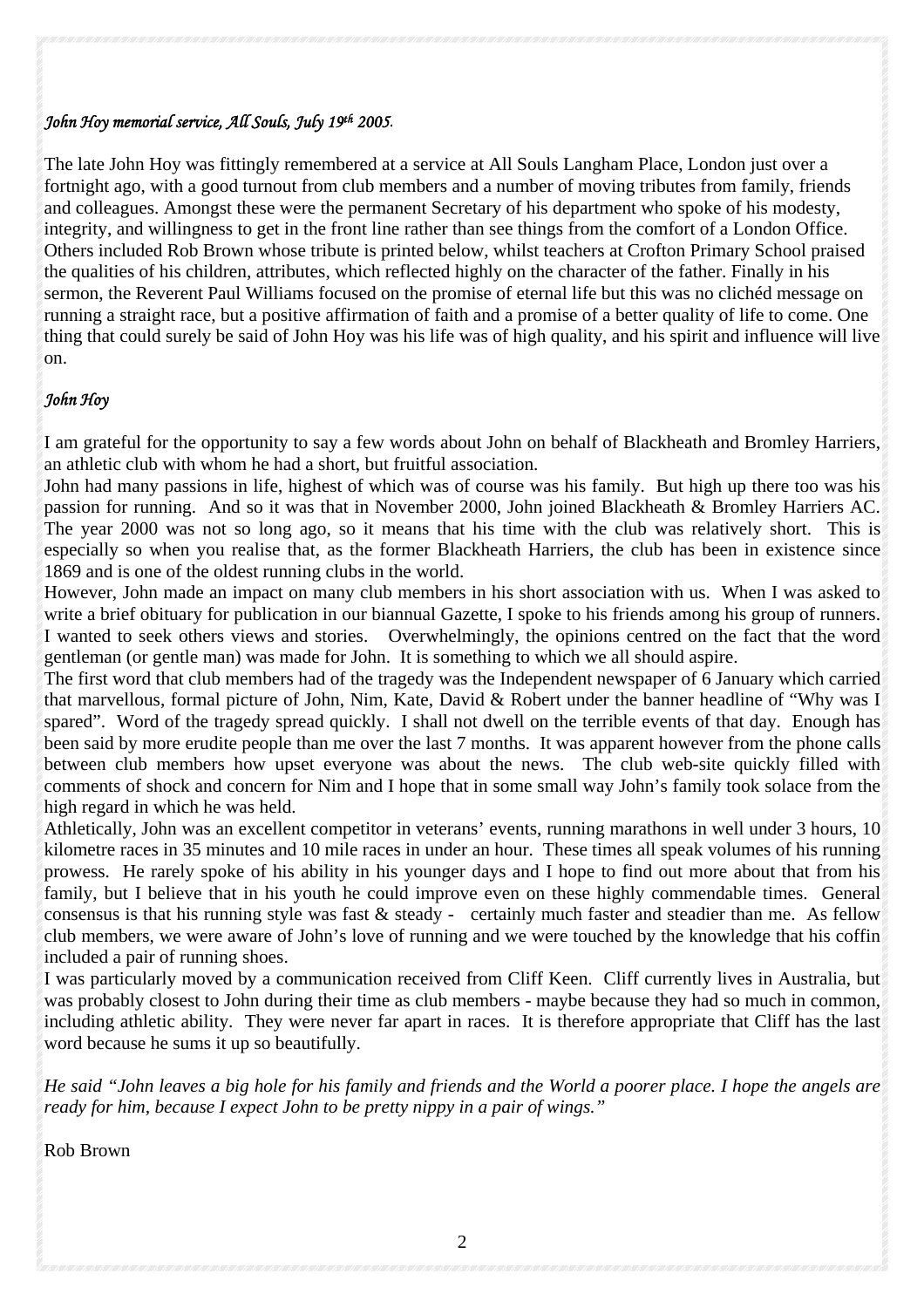## **The Courier July 2005. Results**

# Road.

**Marathons**. Comrades Marathon (distance: 89.17 kms) 16 June South Africa - Pete Rogers and John Turner completed the course in 10hrs 26mins.

10km 10<sup>th</sup> April. Darent Valley 10km, Dartford. 17. A. Tucker (38.25)- 24. K. May (39.45)- 29. G. Coates (V50)(40.27)- 43. T. Brightwell (V50) (42.19)- 61. C. Pike (V50) (43.04)- 76. A. McDonough (FV45) (43.48)- 102. K. Pratten (45.11)- 166. A. Cilia (FV45) (48.39)- 299. R. Saiz (V60) (54.43).  $22^{\text{nd}}$  May. City of Aberdeen 10km,. G. Murray (62.03)  $22^{\text{nd}}$  May. Crouch End 10km. A. Edwards.  $(48.30)$  $29<sup>th</sup>$  May. Myra Garrett 10km, Bexley. 24. G. Coates (V50) (38.56)- 44. R. Brown (V50) (41.08)- 96. C. Jones-Baldock (44.31)- 146. T. Brightwell (V50) (46.59).  $19<sup>th</sup>$  June Fraserborough 10km, Fraserborough, Aberdeenshire. G. Murray (60.58)  $26<sup>th</sup>$  June Manchester YMCA Harriers 10km. G. Murray (61.50)

## **Other distances/events**

### $3^{\text{rd}}$  July. Bewl Water 15.

5. C. Osborne (1:26.36)- 6. R. Smith (1:27.11)- 14. D. Hillier (1:30.56)- 15. R. Hall (1:31.09)- 22. M. Ellison (1:36.34)- 33. A. Tucker (1:36.53)- 48. G. Coates (1:40.28)- 64. J. Daly (1:45.33)- 119 . K. Pratten (1:55.05) (15thL)- 138. R. Strong (1:56.51)- 158. D. Lewes (1:58.58)- 255. A. Jelly (2:11.37).

### **Roy Parris Memorial Handicap series (5km). West Wickham & Hayes.**

Event (3)  $15<sup>th</sup>$  June. (Net times given)

1.S. Skelley (26.01)- (2) N. Bunclark (19.29)- (3) C. Lodwig (20.33)- (4) M. Gasson (23.47)- (5) M. Martineau (23.19)- (6) V. Mitchell (20.41)- (7) C. Jones Baldock (21.01)- (8) W. Orton (21.24)- (9) R. Barrett (19.45)- (10) K.Philp (22.19)- (11) M. Lundie (27.09)- (12) B. Bater (18.42)- (13) M. Skelley (20.00)- (14) I. Taylor (18.31)- (15) D. Carton (20.32)- (16) D. Ellison (17.36)- (17) G. Coates (18.38)- (18) D. Hilliar (17.47) (19) M. Compton (21.03)- (20) S. Purser (25.20)- (21) M. Blunden (19.22)- (22) R. Brown (19.11)- (23) N. Barber (20.13)- (24) R. Walsh (21.30)- (25) T. Webb (18.16)- (26) G. Cook (19.07)- (27) M Longstaff (22.09)- (28) D. Beadle (18.54)- (29) C. Pike (20.10)- (30) M. Cronin (20.30)- (31) S. Hollingdale (23.18)- (32) N. Cross (26.34)- (33) A. Tucker (18.54)- (34) T. Delahoy (23.25)- (35) W. Wheeler (31.11)- (36) M. Salmon (23.18)- (37) L. Swan (20.21)- (38) J. Daly (20.38)- (39) D. Leal (22.47)- (40) D. Churchus (28.05)- (41) M. Ellison (20.14)- (42) E. Key (25.41)- (43) A. Lawes (21.22). Event (4) .July  $20^{\frac{th}{2}}$  (Net times given)

(1) S.Gasson(22:12)- (2) B.Bater (18:04)(3rd M)-(3)M. Gasson (23.)- (4)M. Compton (20:38)- (5) N. Ives (23:24)- (6)R. Hall (17:19) (1st M)- (7) M. Ellison (18:03) (2nd M)- (8) J. Copley (23:05)- (9)M. Longstaff (22:06)-(10)D.Beadle (18.)- (11)G. Coates(18:40)- (12)W. Orton (21:59)- (13).M.Salmon(22:20) (14)D.Leal(22:00)- (15)N.Cross (26:31)(3rd F)-(16) M.Martineau (24:19)-(17) S. Pairman (18:52)- (18) J.ETurner (20:33)- (19)M.Lundie (27:50)- (20) C.Lodwig (22:06) (1st F)- (21) M.Cronin (21:15)- (22) D.Ellison(18:33)- (23) R.Chambers (28:49)- (24) J.Daly (20:56)- (25) P. Shepheard (26:21)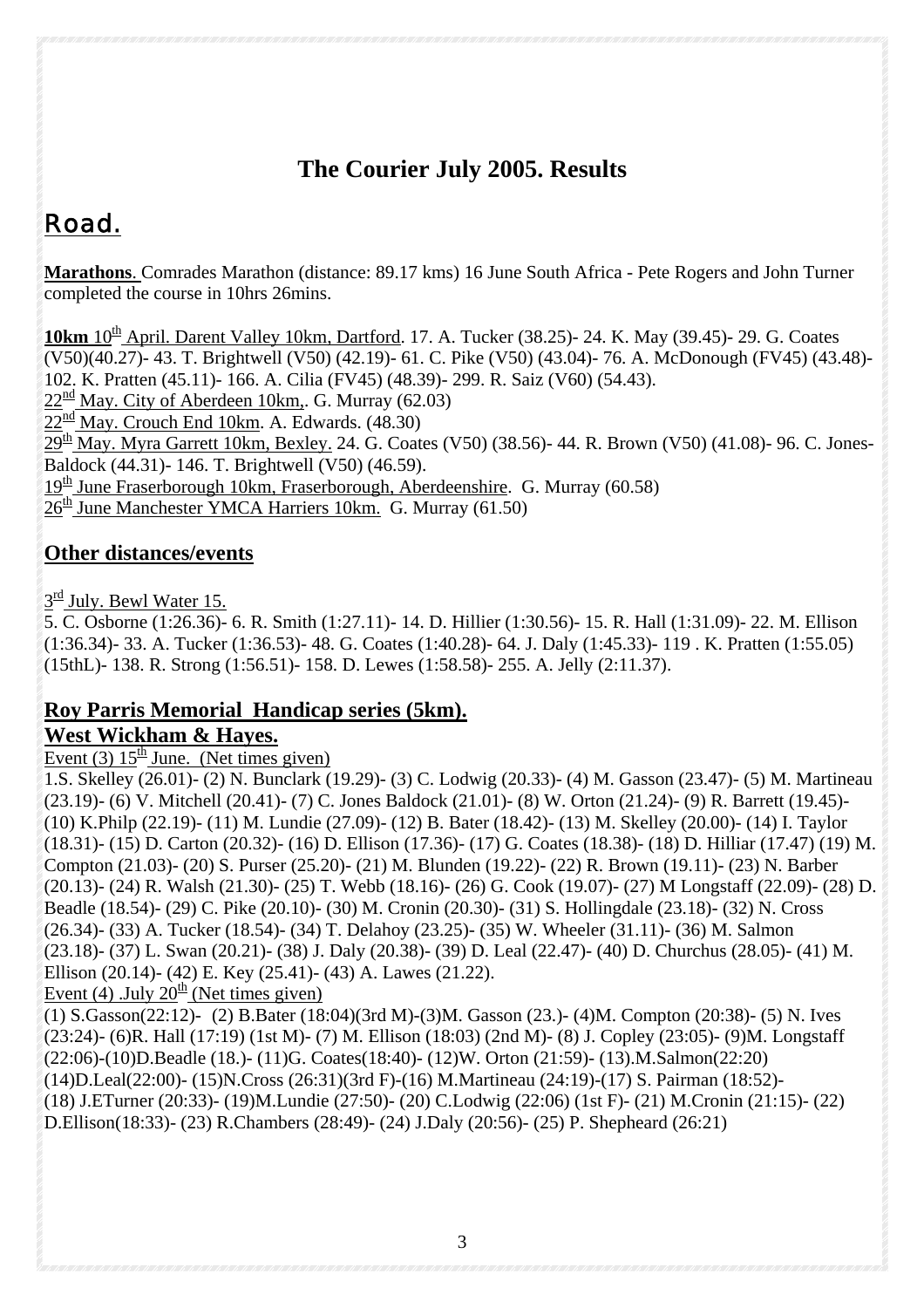(26)R.Watkins(34:24)- (27) A. Lawes (21:02)-(28) S. Purser(26:50)(2nd F)- (29) D.Churchus (28:36)- (30) J. Leeson (24:25)

 $4<sup>th</sup>$  June. Harvel Hash House Harries Harvel 5. 53. G. Coates (v50) (31.52)

 $12<sup>th</sup>$  June. Sevenoaks Seven, Knowle Park. 12. D. Hilliar (43.27)- 21. A. Tucker (44.30)- 50. G. Coates (v50) (46.47)- 77. R. Brown (v50) (48.20)- 101. C. Pike (v50) 49.59)- 127. M. Blunden (51.00)- G. Cooper (v40) (51.02)- 209. M. Compton (v40) 55.22)- 482. K. Tyler (90.04).

 $5<sup>th</sup>$  July. Bromley Vets 2m Handicap. Norman Park. (net times given) 4. W. Orton (13.16)-6. M. Salmon (13.16)- C. Pike (12.10)- R. Brown (11.30)- C. Read (12.03)- M. Compton (12.28).

## Track & Field.

## **Young Athletes**

 $22^{\text{nd}}$  May - National Junior Athletic League (Male) – Ashford By A & B string100m 2nd D. Haque 2 (11.4)-4th D. Doyley(11.7) :- 200m 1st D. Haque (22.2) 1st D. Doyley 22.6 :- 400m 6th S. Blackwell 53.3- 2nd D Parsons 51.0 :- 800m 5th J Poole 1.59:9 :- R d'Angelo 2.04:5 :-1500m 3rd D. Brewer 4.22:3- 2<sup>nd</sup>. R. Daniel 4.27:- 3000m 5th. J Vintner 9.54:2- T Murphy 10.06:- 2000m s/c 5th S Simpson 6.57:8 A Littlewood 7.02:1 :-110mH. 1st A Alameen 15.3- 2nd M Shoker 17.7 :- 400m 2nd HE Harrison 55.2- 3rd M. Shoker 61.0 :- 4 x 100m 2nd D Doyley, F Alexander , A Alameen, D Haque (43.3) :- 4 x 400m D Parsons, R D'Angelo 6th 3.31:2 R Daniel, J Poole, Discus A. 3rd Al Williamson 39.56 B. 8th R Alameen 12.53 :- Shot A. 8th Marcus Williams 10.98 B. 3rd Al Williamson 10.77 :- Hammer A. 2<sup>nd</sup> Al Williamson 58.50- B 1st R Alameen 47.49 :-Javelin A. 6th S Harvey 64.40- B 6th T Murphy 10.45 :- Long Jump A. 6th S Harvey 5.87 –B.6th S Stevens 5.27 :- High Jump A. 6th D. Campbell 1.80- B. Eq 6th D. Willis 1.65 :- Triple Jump A. 7th D. Willis 11.55- B. 6th D Cole 11.08 :- Pole Vault A. 1st S Huggins 4.15- B. 1st. A Berry 3.35. *Blackheath & Bromley finished 5th 268 points* 

 $22^{\text{nd}}$  May - National Junior Athletic League (Female) – Match 2 Ashford By A & B string 100m A. Amy. Godsell(1st) (12.6)- B. Clare Cooper.(2<sup>nd</sup>) (13.3) - 200m A. Kara Graham .(2nd) (26.2) - B Vicky. Cole (1st) (27.04)- 400m Rebecca Syriocki (1st) (58.3) pb\* B. Clare Cooper (1st) (60.6)- 800m A. Ella Fisher (2<sup>nd</sup>) (2.19.8)- B. Katie Murray (1st) (2.18.7)- 1500m A. Rebecca Taylor (4th) (4.54.9) B. Bryony Proctor (3rd) (4.59.1)pb\*- 3000m A. Sarah Coombe (4th) (11.31.40 pb\*- A. Lauren Smith (1st) (11.54.8) pb\*- 100mh A. Jo Wood (3rd) (17.1)- B. Leanne Critchley (3rd) (18.5)- 400mh A. Jo Wood (5th) (71.7) B. Katie Welch (4th) (74.3)- 4 x 100m. (1st) Amy Godsell, Kara Graham, Vicki Cole, Clare Cooper (49.7)- 4 x 400m. Katie Murray 62.74 Rebecca Taylor 61.03 Ella Fisher 63.36 Rebecca Syrioki 58.64. 3.73 :- Discus A. 4th Rachel Blackie 31.37 B. 4th Christine Lawrence 21.:- Shot 4th Rachel Blackie 9.22 B. 5th Catherine Thomas 7.23 :- Hammer A. 1st Rachel Blackie 46.15 B. 1st Catherine Thomes 22.33 :- Javelin A.1st Christine Lawrence 40.68 3rd- B. Emily Godley 23.03 pb\* :- Long Jump A. 5th Jade Castell 5.14 B. 4th Emily Godley 4.89 :- High Jump A. 4th Katie Murray 1.55 B. 1st Anne Smith 1.55 :- Triple Jump A. 3rd. Jade Castell 10.84 B. 1st Rachel Arnheim 10.15 pb\* :- Pole Vault  $2<sup>nd</sup>$ . Rachel Arnheim 3.05pb\* *Blackheath & Bromley finished 1st (296 points)*

26th May UKA Young Athletes' League, Mayesbrook Arena

U13 girls High Jump A 2nd. Nenisha Nelson-Roberts(1.33) B 1st. Sheridan Lewis (1.30)-150m . A 1st Jasmyn Raikes(20.5)- B 1st. Sian Hurlock(20.8)- 800m .A. 1st Danielle Critchley (2:45.3)- B 1st. Kayley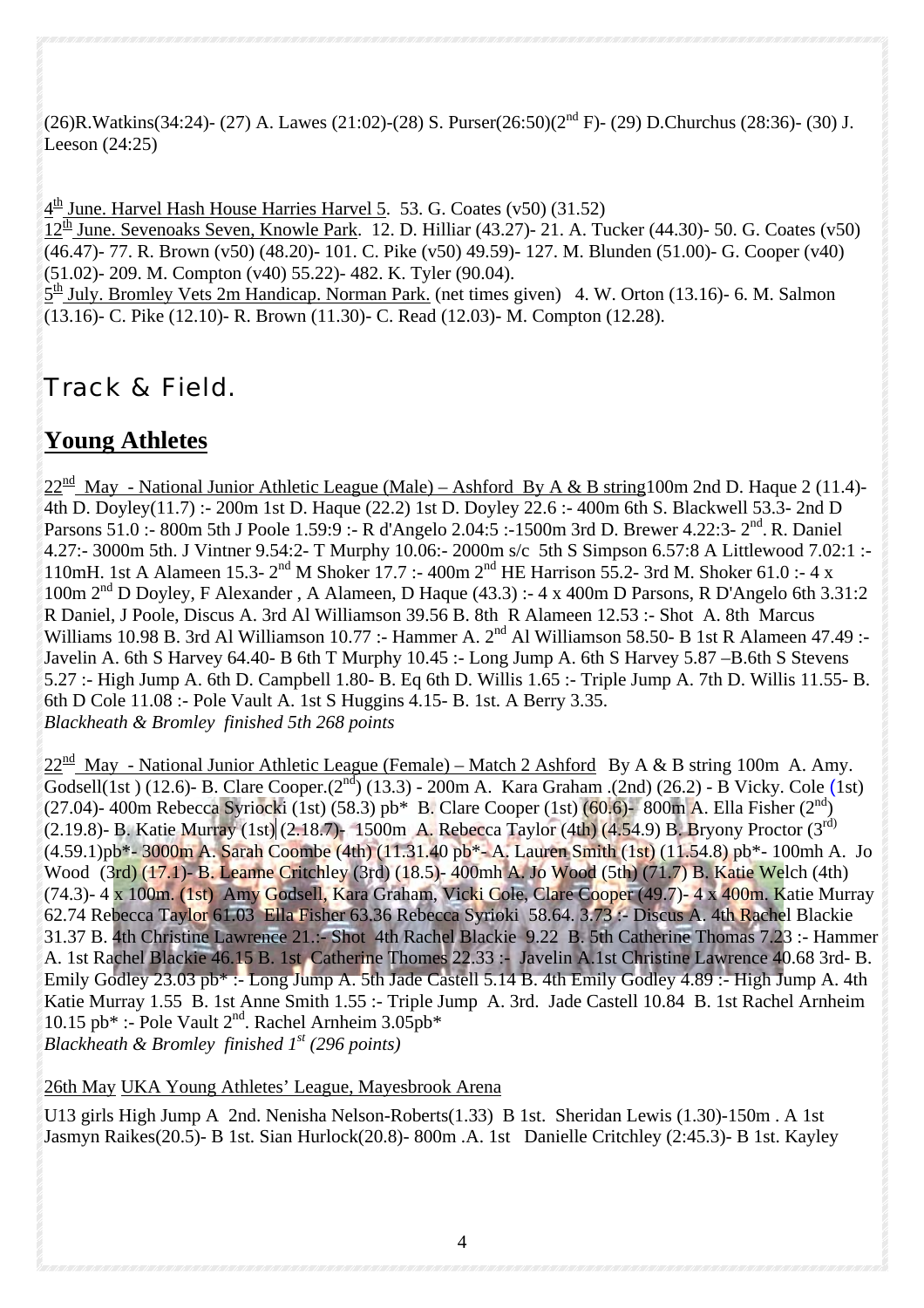Broadway (2:51.3)- Shot .A. 3rd Melissa Richards (5.98). B 1st. Emma Hook (5.42)- Long Jump A  $2^{nd}$ . Sheridan Lewis (4.13)- B.1st . Sian Hurlock (3.77)- 70m.H. A.1st . Nenisha Nelson-Roberts (12.7) B1st . Emma Armstrong (13.4)-1200m A. 3rd . Georgina Chew (4:23.2)- B. 2<sup>nd</sup> . Emma Hook (4:27.7)-75m A. 1st . Jasmyn Raikes (10.5) B. 1st . Sian Hurlock(10.6) :- 4 x 100mRelay 1st. (1 Jasmyn Raikes 2 Nenisha Nelson-Roberts 3 Sheridan Lewis 4 Sian Hurlock in 52.6) (new UKA YAL & B&B Club record\*).

*Blackheath & Bromley finished 1st (61 points) .*

U15's Girls' Team Long Jump A  $2^{nd}$ . Isobel Ivy 4.57 -B  $1^{st}$ . Leah Forbes-Morris 4.57:- 200m A3rd Katrina Cosby 27.3- B  $2<sup>nd</sup>$ . Grace Sheppard 27.9:- 800m A  $3<sup>rd</sup>$  Jessica Saville 2:27.7- B 3rd. Jessica Harding 2:37.9:-High Jump A. 2<sup>nd</sup> Jessica Matthews 1.55 \*(Female field athlete of the meeting)- B 1<sup>st</sup>. Jessica Harding 1.35:-Discus A  $2<sup>nd</sup>$ . Sarah McGuire 28.05- B 1<sup>st</sup> . Oyebanke Jemiyo 24.34:- 75mH A.  $2<sup>nd</sup>$  Isobel Ivy 13.2- B  $2<sup>nd</sup>$ . Estelle Patten 13.4:- 300m A.1st . Katrina Cosby 42.3- B 1st . Jessica Saville 44.1:- Javelin A  $2^{nd}$  . Helen Silvester 26.8- B 1<sup>st</sup> . Sarah McGuire 24. 49:- 100m A 2<sup>nd</sup> . Sarah Harrison 13.2- B 1<sup>st</sup> . Grace Sheppard 13.3:-1500m A 1<sup>st</sup> .Amy Smith 4:55.1- B 1<sup>st</sup> . Hannah Garcia 5:15.3:- Shot A 1st. Sarah McGuire 9.75-. B 1<sup>st</sup> . Katherine Jones 8.20:- 4 x 100m Relay (1st place) 1 Sarah Harrison2 Danielle Annon3 Grace Sheppard 4 Katrina Cosby (51.6)

*Blackheath & Bromley finished 1st with 78 points* 

8th June English Schools Championships, Birmingham Day One

Senior Boys 400m heat 1. 6th Dominic Parsons 52.22 -Heat 2. 5th Alex Babb 49.90- Triple Jump. 2<sup>nd</sup>. Jeremy Odametey 15.03- Javelin. 1st. Stuart Harvey 63.47

Senior Girls 200m. Heat 3. 2nd. Amy Godsell 24.94,- 3rd. Kara Graham 25.09- 400m. Heat 1. 6th . Rebecca Syrocki 59.06-Hammer. 1st. Rachel Blackie 51.23 (Club Senior and Junior record\*)- 2nd. Victoria Thomas 48.98

Intermediate Boys 100m. Heat 1. 1<sup>st</sup> James Alaka 22.23 Heat 2. 1<sup>st</sup> Danny Doyley 10.88:-200m. - 1<sup>st</sup> Semi Final 1st. James Alaka 21.97:- 400m. Heat 4.  $4<sup>th</sup>$  Scott Blackwell 51.03:- Pole Vault 3<sup>rd</sup> Scott Huggins 4.05:-Hammer. 2nd. Richard AlAmeen 55.79:-.300m. Heat 1. 5th Vanessa Nakangu 41.02:-800m. Heat 2. 3rd. Rebecca Taylor 2.16.87:- Heat 3. 4th. Katie Murray 2.16.40- Semi Final. 7th Katie Murray 2.21.95:- 80mHurdles Heat 2. 1st. Serita Solomon 11.37:- Triple Jump. Pool A. 6th Lauren Blackie 11.01:- Pool B. 4th. Jade Castell Thomas 11.31:- Pole Vault. 2nd. Rachel Arnheim 3.15 (Club under 17 record\*)- 6th. Emily Godley 3.05:- Javelin. 3rd. Jade Dodd 38.99

Junior Boys 100m. Heat 2. 2nd. Jermaine Alexander 11.33 :- 400m. Heat 2. 3rd. Aston Stockdale 53.11- 1st Semi Final . 6th. Aston Stockdale 53.11 :- 800m Heat 5. 3rd. Stephen Cavey 2.08.16 :- Hammer. 5th. Andrew Jordon 45.02.

Junior Girls 1500m. Heat 1. 8th. Amy DeMatos 4.58.09 :- Shot. 4. Sarah McGuire 10.41 :- Discus. 6th. Banke Jemiyo 30.95.

19th June.National Junior leauge. Ware A string. 100m. 2. D. Haque (11.2) ; 200m 1. D. Haque (22.00) ; 400m 2. S. Blackwell (50.30) ; 800m 6. J. Poole (2 :01.03) ; 1500m 5. J. Poole (4.19.08) 3000m 1. D. Brewer (9 :34.4) 2000m s/c 4. A. Littlewood (7.04.06) 110mH 8. M Shoker (17.6) 400mH 5. M. Shoker (60.7) 4x100m 4. D. Doyley, M. Shoker, S. Blackwell, A. Worley (44.2) 4x 400 2. A. Rabb, R. D'Angelo, S. Blackwell, J.Poole (3 :29.1) A string. 100m. 2. D. Haque (11.2) ; 200m 1. D. Haque (22.00) ; 400m 2. S. Blackwell (50.30) ; 800m 6. J. Poole (2 :01.03) ; 1500m 5. J. Poole (4.19.08) 3000m 1. D. Brewer (9 :34.4) 2000m s/c 4. A. Littlewood (7.04.06) 110mH 8. M Shoker (17.6) 400mH 5. M. Shoker (60.7) 4x100m 4. D. Doyley, M. Shoker, S. Blackwell, A. Worley (44.2) 4x 400 2. A. Rabb, R. D'Angelo, S. Blackwell, J.Poole (3 :29.1) Discus 2. A. Williamson (41.47) Shot 6. M. Williams (11.79) Hammer 2. A. Williamson (54.55) Javelin 1. S. Harvey (62.68) Long Jump 1. J. Odemity (6.89) High Jump 6. D. Campbell (1.80) 1. J. Odemity (14.48) Pole Vault 1. S. Huggins (4.00) *Blackheath & Bromley finished 2nd place 283 points* 

19<sup>th</sup> June . National Junior Athletic League (Female) – Ware 100m A. 2<sup>nd</sup> Amy Godsell 12.7- B. 1st Serita Soloman 12.8 :- 200m A.  $2^{nd}$  Amy Godsell 26.3-B.  $2^{nd}$  Clare Cooper 26.3 :- 400m A.  $2^{nd}$  Rebecca Syrioki 57.5 PB\* B. 1st Kara Graham 59.8 PB\* :- 800m A. 4th Katie Murray 2.23.1- B. 2<sup>nd</sup> Bryony Proctor 2.25.2 :-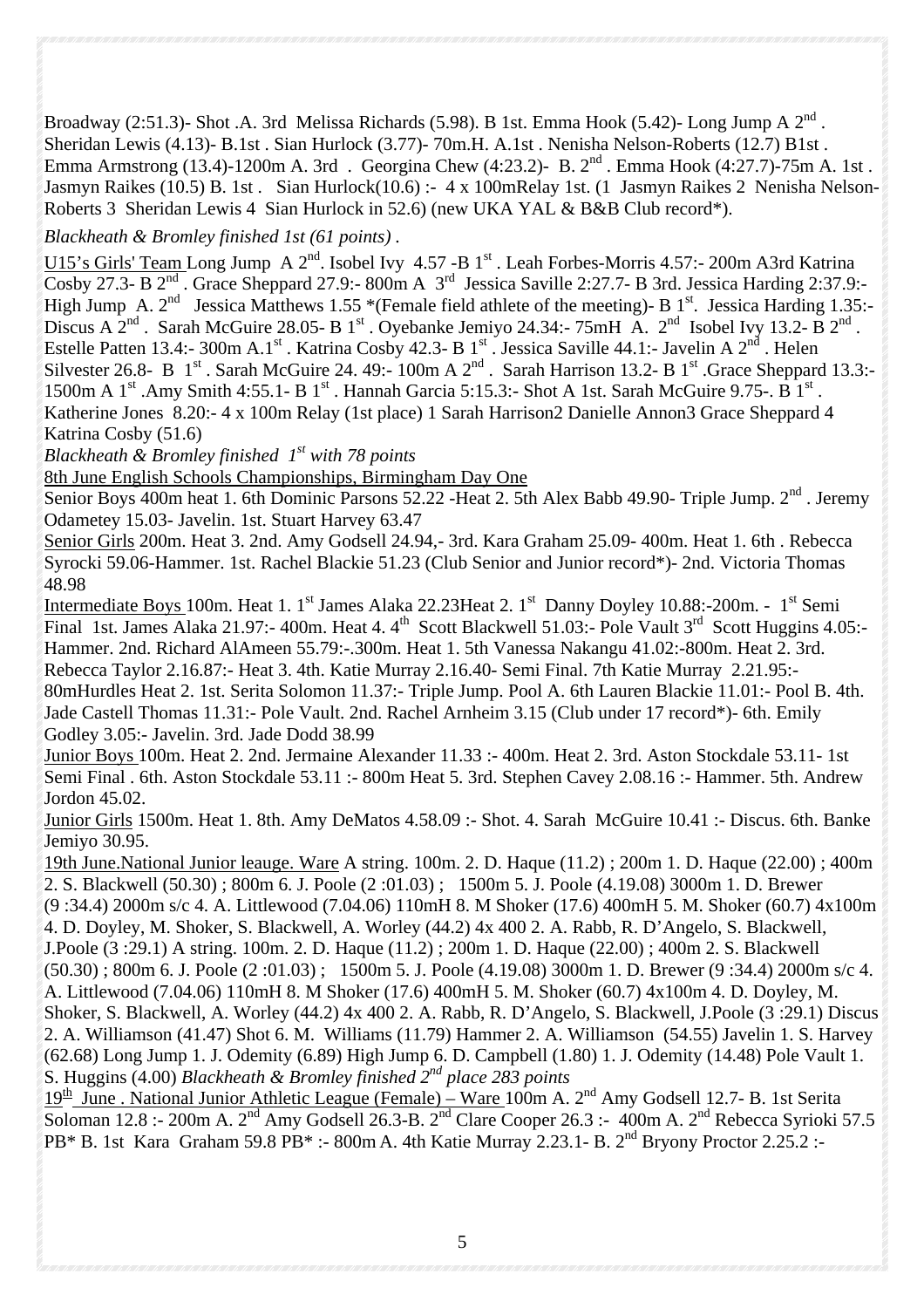1500m A.3rd Rebecca Taylor 4.53.6- B. 1st Sarah Coombs 5.14.2 :- 3000m A. 4th Bryony Proctor 12.08.2- B. 3rd Debbie Shearing 13.32.7 :- 100mh A. 6th Jo Wood 17.7- B. 2nd Leanne Critchley 17.8 :- 400mh A. 4thJo Wood 72.7 B. 1st Leanne Critchley 70.2 :- 4 x 100m 1st (Leanne Critchley, Kara Graham, Amy Godsell, Serita Soloman ) 49.2 :- 4 x 400m 1st (Katie Murray, Rebecca Taylor, Clare Cooper, Rebecca Syrioki) 4 :02.0 :- Discus A. Shauangh Brown 37.48 1st Flo Clark 36.11 Shot A. 3rd Shauangh Brown 10.89- B 1st Victoria Thomas 10.41 :- Hammer A. 1st Rachel Blackie 51.10 pb\* B. 1st Victoria Thomas 47.53 :- Javelin A. 1st Jade Dodd 40.47 B 5th Emily Godley 21.78 :- Long Jump A. 7th Lauren Blackie 5.42pb\* B. 1st Hayley Nouch 5.38 pb\* :- High Jump A. 1st Katie Murray 1.63 PB\* B. 1st Anne Smith1.50 :- Triple Jump A. 3rd Lauren Blackie 11.20-B 2nd Hayley Nouch 11.04 :- Pole Vault 5th Emily Godley 2.45 *Blackheath & Bromley finished 1st with 305 points* 

#### *National Young Athletes League Southern Premier Norman Park 5th June*

*For those competing in, officiating, or remotely involved in this event, I have omitted it from this month's edition. The results I received were far too detailed and required more extensive editing than time has allowed. However, I hope that it will be included in the next edition in September. Please accept my apologies.* 

#### 3rd July - Kent Young Athletes League – Bexley

Girls - U13ShotA Laura Ashley Ward5.284B Emma Hook4.741NS Sian Hurlock 6.1570m HurdlesA Nenisha Nelson Roberts12.5 1B Emma Armstrong 13.41600m A Amy Mitchell1.58.93B Georgina Chew2.00.61DiscusA Emma Armstrong 20.301B Melissa Richards11.58 1NS Amy Mitchell16.975m A Sian Hurlock10.61B Emma Howard 11.74Long JumpA Nenisha Nelson Roberts4.022 B Emma Howard3.691150m A Sian Hurlock20.7 1B Nenisha Nelson Roberts 21.91High JumpA Emma Armstrong1.431B Amy Mitchell1.301NS Emma Hook1.101000mA Emma Hook3.34.63B Kayley Broadway3.45.71NS Clare Parkin3.42.5JavelinA Melissa Richards7.925B Clare Parkin 4.813 2000m WalkA Laura Ashley Ward 13.51.92B Kayley Broadway 24 x 100mRelay 1 Emma Howard57.922 Emma Armstrong3 Nenisha Nelson Roberts 4 Sian Hurlock

Girls - U13 JavelinA Helen Silvester24.06 112B Lucy Matthews 18.261875m HurdlesA Isobel Ivy 13.13 8B Julia Stacey12.9 18800mA Ruby Samuels2.30.238B Jenny Linker 2.34.9 26Shot A Oyebanke Jemiyo8.92112B Sarah HarrisonPB 6.482 6100m A Sarah Harrison 13.4112B Isobel Ivy13.518Pole VaultA -B -High JumpA Ruby Samuels1.3017B Catherine Chambers 1.402 10300mA Katie Vistuer45.5210B Georgia Crosbie47.44200mA Daniella Annon 27.5 112B Leah Forbes-Morris29.618DiscusA Oyebanke Jemiyo PB28.92112B Katie VistuerPB13.21351500mA Rebecca Smith5.06.5 112B Laura Kastoryano5.11.618 Long JumpA Isobel Ivy4.4018B Leah Forbes-Morris 4.47 1122000m WalkA Julia StaceyPB 11.25.8112B Grace Power 13.00.8184 x 100mRelay1 Sarah Harrison52.91 12 2 Daniella Annon3 Georgia Crosbie 4 Katie Vistuer *U15 GIRLS Total Points 228 Match Position 1st* 

*Combined U13's & U15's Girls Teams Total Points 418 Match Position 1st* 

## Senior Athletics

### $4<sup>th</sup>$  June British League, Eton

 $\frac{1}{100m}$  A  $7<sup>th</sup>$  Alloy Wilson10.93- B 6<sup>th</sup> Michael Champion 11.10:- 200m A. 2<sup>nd</sup> Daniel Haque 21.6-B.3<sup>rd</sup> Neil Simpson 22.14:- 400A 2<sup>nd</sup> Alloy Wilson 48.13 B 5<sup>th</sup> Ian Allerton 48.83:- 800m A. 3<sup>rd</sup> Michael Skinner 1.52.09 B 4th Jamie Atkinson 1.57.66:- 1500m A.2nd Michael Skinner 3.51.57- B.1st Andrew Rayner 3.55.59 5000m A 7<sup>th</sup> Peter Tucker 15.47.33 B.6<sup>th</sup> Jon Thorpe 16.04.31:- 110HA 7<sup>th</sup> Andy Hodge16.27 B.5th Simon White 16.66:-400H. A 5<sup>th</sup> Simon White 60.93.B.6<sup>th</sup> Mark Purser 61.55:- 3000S/C A.7<sup>th</sup> Chris Hogg 10.53.44- HJ A.8<sup>th</sup> Andy Hodge 1.75- B8th Dale Willis 1.70:- LJ A.  $4<sup>th</sup>$  Sam Bobb 6.86- B.7<sup>th</sup> Stuart Harvey 5.53 :- TJ A.1<sup>st</sup> Sam Bobb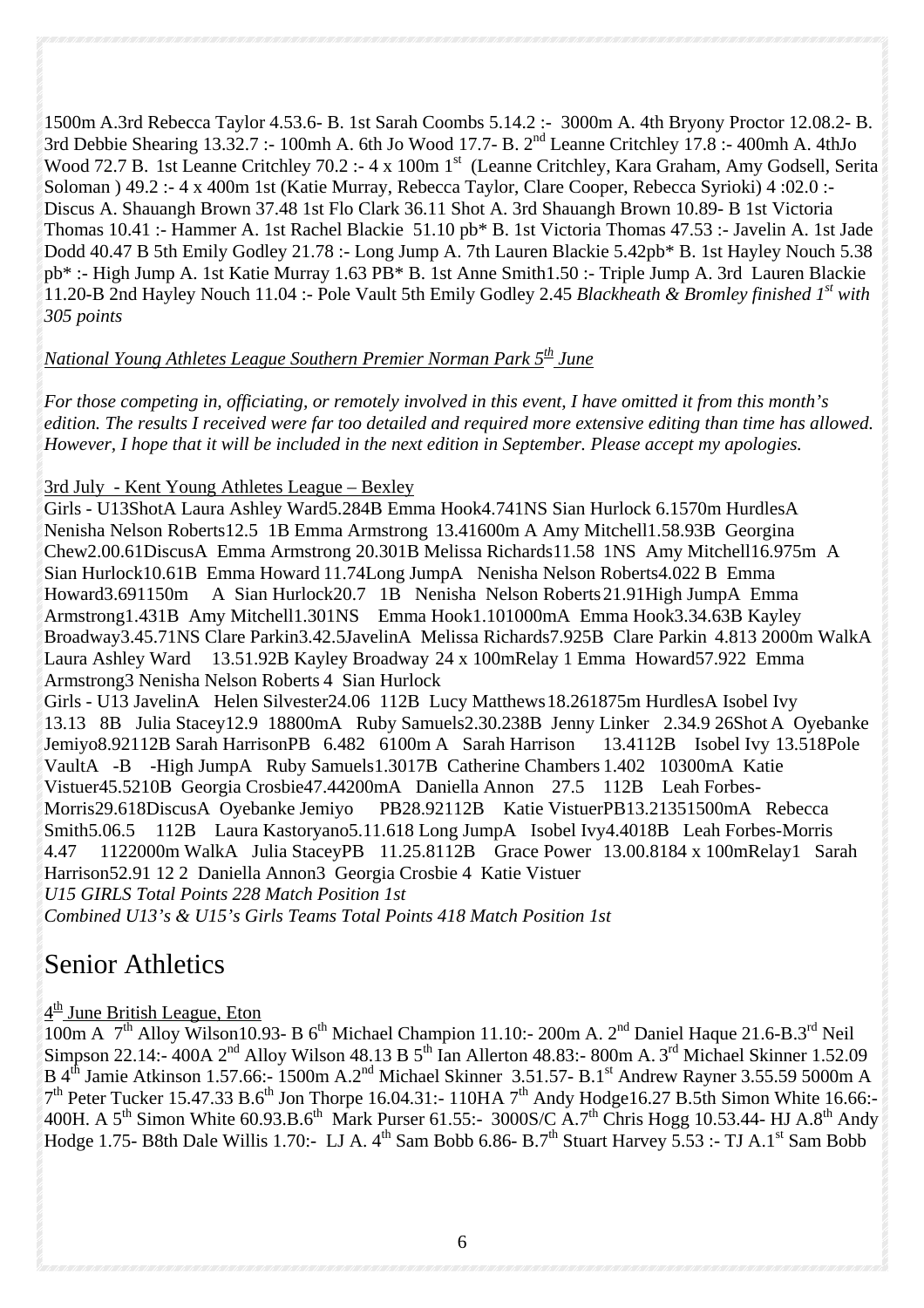14.83- B.5<sup>th</sup> Dale Willis 11.33: PV.A8th Allan Williams 4.00- B 4<sup>th</sup> Simon Tolson 4.00:- SP A.8<sup>th</sup> Alex Pope 11.41- B 6<sup>th</sup> Alan Fairbairn 9.25:- DT A. 7<sup>th</sup> Alex Pope 35.95.B 5<sup>th</sup> Alan Fairbairn 35.47 JT. A. 3<sup>rd</sup> Stuart Harvey 61.13 B. 3<sup>rd</sup> Alex Pope 46.26:- HT A 7<sup>th</sup> Alex Pope 30.84 B.6<sup>th</sup> Alan Fairbairn 29.03 4 X100 A. 4<sup>th</sup> Bomene Barikor, Michael Champion, Neil Simpson, Daniel Haque. 42.03:- 4 X 400 A. 3<sup>rd</sup> Ian Allerton (49.8) Michael Skinner (50.8)Bomene Barikor (48.8) Alloy Wilson (48.9) (3.21.444).

#### $5<sup>th</sup>$  June UK Womens' Leauge. Ware

 $100m$  A.  $2<sup>nd</sup>$  AmyGodsell (U20) 12.4 -B. KatyBenneworth 12.92:- 200m AmyGodsell U20W 26.3:- 200m A.  $2^{nd}$  Sam Singer 26.6 2:- 400m BellaClayton :- 59.1 400m Singer 58.01:- 800m A EllaFisher(U20W) 2.20.9 1500 BryonyProctorU20W:- A 7<sup>th</sup> 3000m ShavaunHenry 10.23.24 –EllaFisher U20W 11.26.83:- 100H A. JoWood U20W 17.87- B. Leanne Critchley U20W 17.63:- 400H A. 6<sup>th</sup> JoWood U20W 73.7-LeanneCritchleyU20W 74.73:- DT.A. 5<sup>th</sup> Rachel Blackie U20W 28.03-B.3<sup>rd</sup> VictoriaThomasU20W 22.733B:-HJ A. 6<sup>th</sup> Hayley Nouch U20W1.40:- HTRachel BlackieU20W47.013A:- HTVictoriaThomasU20W 44.79 1B:-JT A.1st ChristineLawrence U20 W 42.04-B. 3<sup>rd</sup> BeatriceSimpsonW4523.25; LJ A. 4th KatyBenneworth 5.19  $-$ B. 3<sup>rd</sup> Hayley Nouch U20W 5.19:- PV A. 1<sup>st</sup> Liz Hughes 3.80:- SP A. 5<sup>th</sup> VictoriaThomasU20W 9.61 – B. 3<sup>rd</sup> Rachel BlackieU20W 9.45:- TJ A. 5<sup>th</sup> HayleyNouchU20W11.01:- B. 2<sup>nd</sup> KatyBenneworth10.36:- 4x100 Katy Benneworth Sam Singer, Amy Godsel, ILeanne Critchley, 50.22 :- 4x400 (Sam Singer 63.9 Hayley Nouch 64.2 EllaFisher 68.5 JoWood  $70.4$  = 4.27.0 5

*Blackheath & Bromley finished 2nd with 183 points* 

### $25<sup>th</sup>$  June Southern League Div 1 Haringey

100m A2nd Michael Champion 11.5 B 2<sup>nd</sup> Domonic Parsons11.40 :- 200m A3rd Michael Champion 22.50 B 4th Scott Jarred 23.9:- 400A 2nd Domonic Parsons 50.90 B1st Scott Jarred, 51.60:- 800A4th Michael Claff 2.03.6 B 1500m A 3<sup>rd</sup> Michael Claff 4.21.2 :- 5000 A Roy Smith 16.39.6 :- 110H A. 4<sup>th</sup> Mark Purse 18.2 B 2<sup>nd</sup> Richard Holt 20.30 400H A 3<sup>rd</sup> Mark Purser 62.9 B 2 Richard Holt 61.4:- HJ A 5<sup>th</sup> Michael Champion 1.55 LJ A 5<sup>th</sup> Mark Purser 5.32 5<sup>th</sup> Phil Blatch 4.93:- PV A. 3<sup>rd</sup> Alan Hardy 3.00 -B 3<sup>rd</sup> John Robinson 1.20:- SP A.  $5<sup>th</sup>$  Phil Blatch 9.31- B  $5<sup>th</sup>$  John Robinson 4.87:- DTA  $5<sup>th</sup>$  Phil Blatch 25.43 –B  $5<sup>th</sup>$  Mark Purser 19.10:- JT A  $3<sup>rd</sup>$ Phil Blatch 50.81.B. 5<sup>th</sup> Richard Holt 30.23:- HT A. 5<sup>th</sup> Phil Blatch 21.17 B. 4<sup>th</sup> Alan Hardy 11.79 :-4 X 100 A.  $5<sup>th</sup>$  Mark Purser 45.9: Scott Jarred, Michael Champion, Domonic Parsons 4 X 400 A.5<sup>th</sup> Mark Purser 4.03.2,Scott Jarred,Richard Holt, Michael Champion.

*Blackheath and Bromley finished 5th 66 points*

#### $25<sup>th</sup>$  June. British Leauge Copthall

100 A5Daniel Haque10.7 B 6 Neil Simpson 11.2 200 A. Daniel Haque (DNF) B. 3. Neil Simpson22.1 400m A. 5 Bomene Barikor B 6. James Poole 53.2 800 7. James Poole1.59.5 B. 6 Dan Ryan (2.01.1) 1500 A &. Jon Thorpe 4.13.8 B 5. N. Gasson (4.15.2) 5000 A. 5. S. Newport (14.59.5) B. 3. P. Tucker (15.30.9) 110H A. 7. A. Hodge (16.1) B. 7. S. White (16.6) 400h a.7. E. Duncan (56.6) B. 5. S. White (60.8)- 3000S/C A 7. A. Gibbins (10.14.9) B. 6. C. Hogg (10.37.3) HJ A 6. A. hodge (1.75) B. 6. C. Hogg (1.40) LJ A.6. S. Bobb (6.54) B. 8. S. Tolson (4.00) TJ A. 2. S. Bobb (14.43) B. 3. A. Hodge (12.58) PV A. 8 S. Tolson (3.60) SP A. 7. S. Timmins 11.24 B. 7. S. White (9.15) DT A.7. A. Fairbairn (34.54) B. 6. S. Timmins (29.32) JT A 6 S. Timmins (44.27) B. 4. A. Hodge (43.42) HT A 7 S. Timmins (41.50) B.7 A. Fairbarin (31.73):- 4X100 A Bormane Barikor, Neil Simpson Ernest Duncan Simon White 4X400 A. 6. Neil Simpson James Poole Ernest Duncan Bomene Barikor 3.29.8.

*Blackheath & Bromley finished 8th with 168 points.* 

#### $26<sup>th</sup>$  June UK Women's League Division 4 Stoke

100m.A 3<sup>rd</sup> Amy Godsell 12.6- B.1st. Katy Benneworth 12.9:- 200m A. 2nd. Sam Singer 25.2 – B.1st.Bella Clayton 26.4:-  $400m$  A. 2nd. Sam Singer 56.9-.B.1st Clare Cooper 59.1:- 800m A. 4<sup>th</sup> Bella Clayton 2.12. B.5<sup>th</sup> Ella Fisher 2.18.9:- 1500m A. 5<sup>th</sup> Bryony Proctor 4.56- B.2<sup>nd</sup> Ella Fisher 5.00.8:- 3000m A. 5<sup>th</sup> Carolyna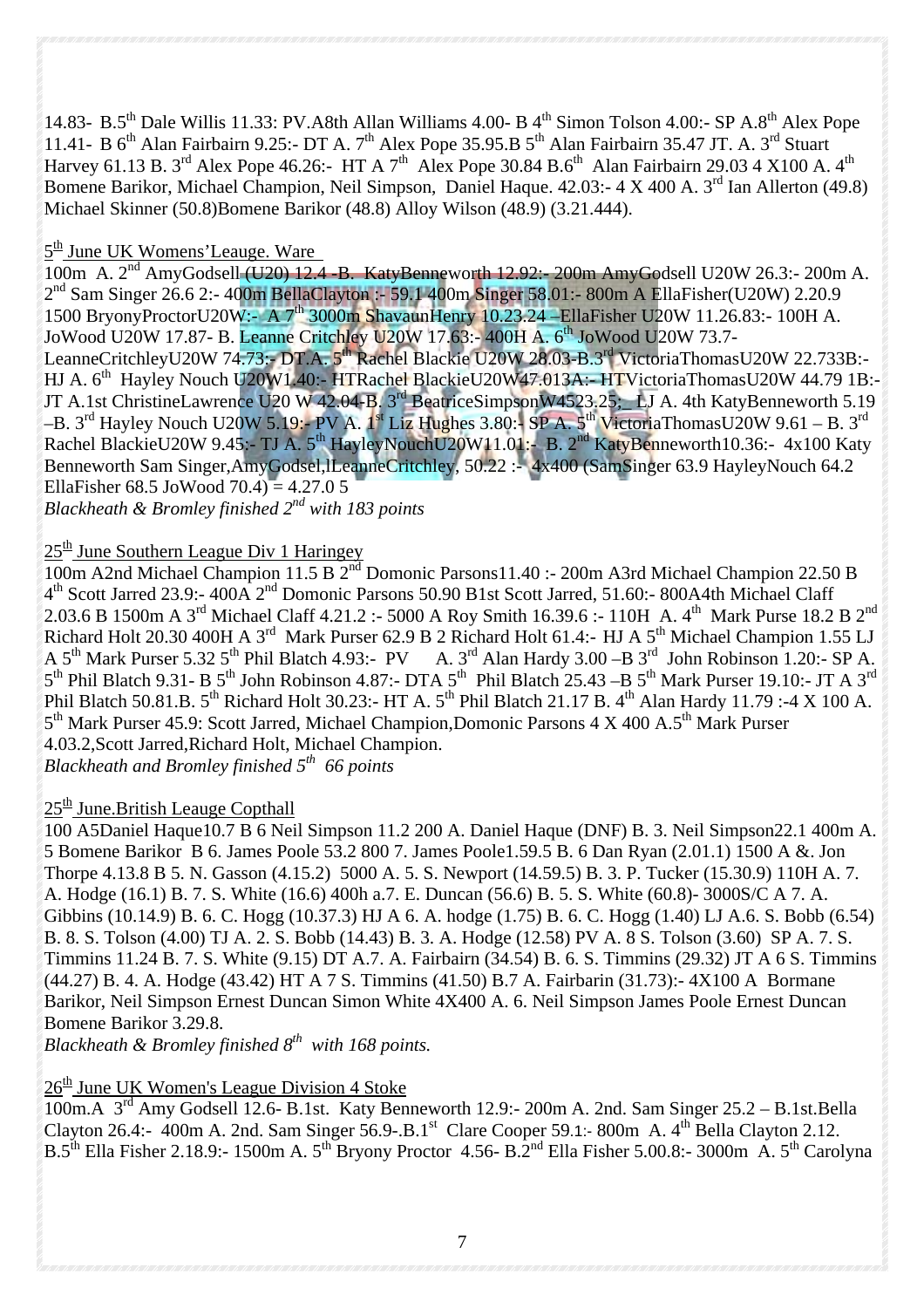Jones Baldock 11.54.5- B. 3rd Annie McDonough 12.19.7:- 100H A. 4<sup>th</sup> Jo Wood 17.1 B. Leanne Critchley DNF:- 400H A. 4<sup>th</sup> Rachel Chadwick 71.31- B. Jo Wood 70.8:- HJ A. 6<sup>th</sup> Sandra Alaneme 1.35- B. 7<sup>th</sup> Leanne Critchley 1.25:- LJ A. 5<sup>th</sup> Katy Benneworth 5.11 B. 3<sup>rd</sup> Sandra Alaneme 4.81:- TJ A. 5<sup>th</sup> Katy Benneworth 10.08:-  $\text{SP 6}^{\text{th}}$  A. Sandra Alaneme 9.26 B. 4<sup>th</sup> Rachel Blackie 8.69:- DT. A. 6<sup>th</sup> Rachel Blackie 27.98 B. 7<sup>th</sup> Diana Mantoura 11.44:- JT. A. 2<sup>nd</sup> Christine Lawrence 40.60- B. 6th Leanne Critchley 15.11:- HT A. 2<sup>nd</sup> Rachel Blackie 48.96 B.  $7<sup>th</sup>$  Carolyna Jones Baldock 2.65:- 4x100 4<sup>th</sup> (Katy Benneworth 50.1, Clare Cooper, Sandra Alaneme Sam Singer 50.1):- 4x400 3<sup>rd</sup> (Clare Cooper, Rachel Chadwick, Sam Singer, Bella Clayton 3.59.7) Non scorePV  $2<sup>nd</sup>$  Hannah Olson 3.50  $3<sup>rd</sup>$  Natalie Olson 3.50 *Blackheath & Bromley finished 2nd with 162 points.* 

#### 9th July. Southern Men's League Div Three South, Horsham

100m A 3rd Dan McKeown (U20) 12.3 -B 1st Tim Ayres (U20) 12.7 :- 200m A 3rd Dan McKeown (U20) 24.8 –B 2nd Tim Ayres (U20) 25.2 400m A 1st Richard Daniel (U20) 53.3- B 3rd Alex Letchford 56.4 :- 800m A.  $2^{nd}$  Robert D'Angelo (U17) 2.03.6- B. 4th Richard Barrett 2.33.8 :- 1500A. 4th .Alex Bruce Littlewood (U17) 4.24.9- B. David Griffin Did not finish :- 5000A 3rd Darryl Hilliar 18.09.2- B 110H A  $2<sup>nd</sup>$  Ian Holder (M40)21.5 -B. 400H A. 1st Richard Daniel (U20) 62.0 -B. 1st Nigel Keogh 61.8 :- 3000S/C A. 3rd Tim Ayres (U20)11.53.9- B 3rd Richard Barrett 13.11.5 :- HJ A  $2^{nd}$  Richard Daniel (U20)1.50 B  $2^{nd}$  Holder (M40) 1.50 :-LJ A 4th Ian Holder (M4) 5.21 -B 4th Dan McKeown (U20) 5.03 :- TJ A 3rd Dan McKeown (U20) 10.97 B.3rd Tim Ayres (U20) 9.83 :- PV A. 2<sup>nd</sup> Jim Day (M70) 2.40- B. 1st Richard Daniel (U20)2.30 :- SP A 4th Gordon Hickey (M70) 8.94 –B. 4th Richard Barrett 4.96 :- DT. A. 4th Gordon Hickey (M70) 22.39- B. 4th Nigel Keogh 16.62 :-JT A. 4th Gordon Hickey (M70) 25.25. B 4th Ken Daniel (M55) 18.35 :- HT. A. 4th . Gordon Hickey (M70) 20.72 B 4th Ken Daniel (M55) 5.07 :-  $4X100$  A  $2<sup>nd</sup>$  (Dan McKeown (U20), Nigel Keogh ,Alex Letchford ,Tim Ayres (U20) 48.4) :- 4X400 A 1st (Nigel Keogh,Alex Letchford, Richard Daniel,(U20), Robert D'Angelo (U17) 3.35.9).

*Blackheath & Bromley finished 4th with 103.5 points.* 

#### 9th July Southern League Div 1 Aldershot

100m A 2nd Michael Champion 11.3 -B 1st Jack Wilkie 11.20 :- 200m A. 1st Michael Champion 22.40- B1st Jack Wilkie 23.00 :- .400mA 1st Ian Allerton 49.90 B. 1st Scott Jarred 52.10 :- 800m A 1st Martin Airey 2.01.9. B. 2nd David McKinley 2.04.6 :- 1500m A.3rd David McKinley 4.22.8 B. 2nd Martin Airey 4.24.0 :- 5000m A.5th Mark Ellison 18.10.1 :- 110H A. 3rd Richard Holt 17.7. B5th Scott Jarred 21.20 :- 400H. A.3rd Richard Holt 61.4- B.3000S/C A.5th Richard Hall 11.48.5 - B.5th Richard Holt 14.25.6 :- HJ A 5th Michael Champion 1.55 B. 3th Jack Wilkie 1.00 :- LJ A. 5th Michael Champion 5 .57- B. 4th Mark Purser 5.51 :- TJ. A.5th Ian Allerton 11.24- B. 5th Jack Wilkie 9.19 :- PV. A 1st Allan Williams 4.15 B 1st Alan Hardy 3.00 SP A 5th Alan Hardy 7.83. :- DT .A. 5th Richard Holt 19.24- B 5th Mark Purser 18.65 :- JT A. 5th Richard Holt 27.1-B. 5th Mark Purser 23.09 :- HT. A.5th John Robinson 13.47 B 5th Mark Purser 6.76 :- 4X100 A 1st (Ian Allerton ,Scott Jarred, Michael Champion, Jack Wilkie 43.7) :- 4X400A. (Michael Champion 52.4,Scott Jarred, 51.3, Jack Wilkie, 52.9, Ian Allerton 48.8) (3.25.4) *Blackheath and Bromley finished 5th with 90.5 points* 

 $16/17^{\text{th}}$  July - BMAF Championships 400m. R. Minting (M55) (56.31), 800m "(2.10.25), 1500m " (4.39.87)- 5000m 1st W. Foster (M45) (15.59.96)- 3rd P. Hamilton (M55)- (17.58.13).

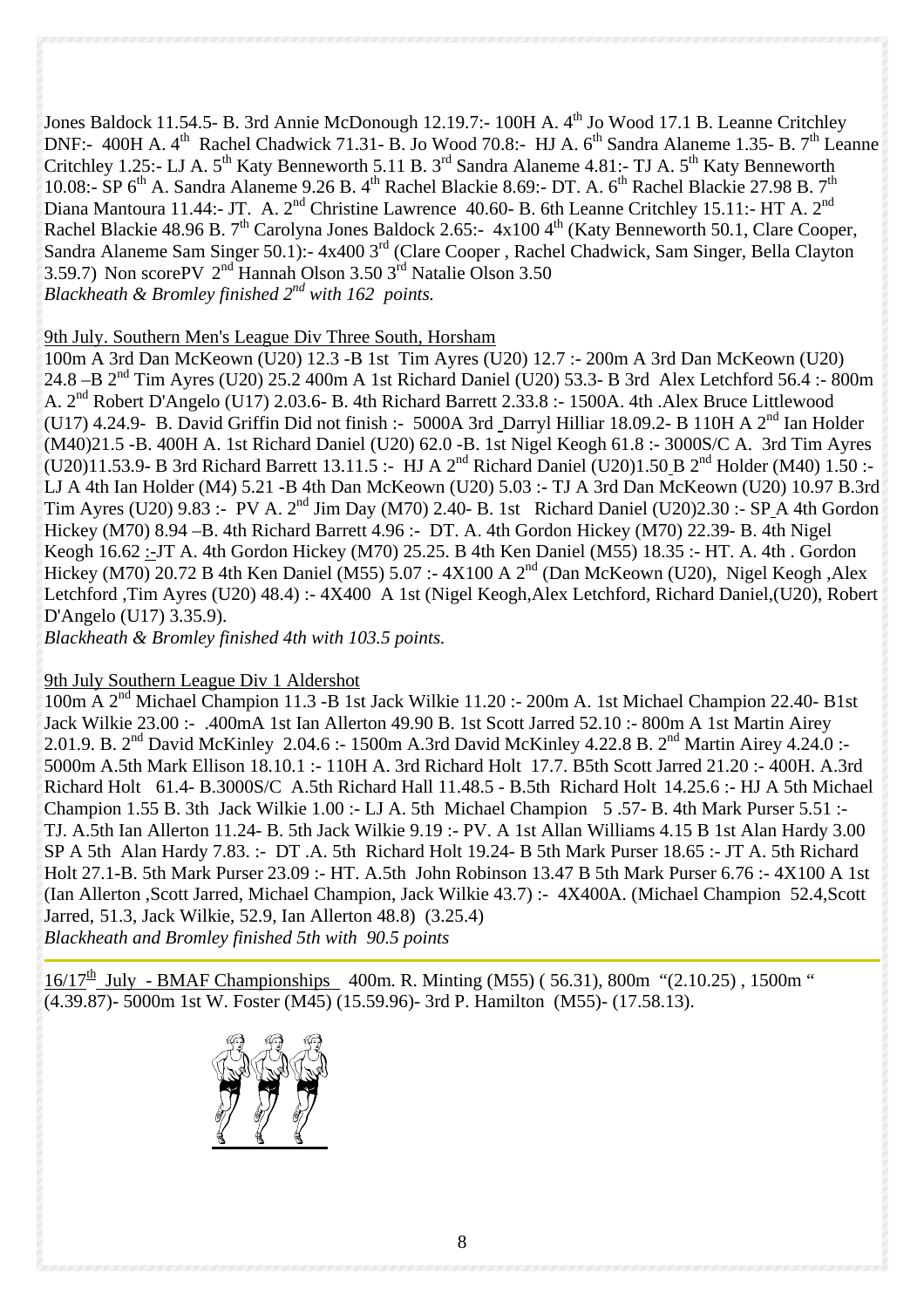## **Club Championship meetings**

 $13<sup>th</sup>$  June Club Track & Field Championships - Norman Park

**Men. 200:** 1 D Haque 23.1; 2 C Hill 23.9; 3 S White 24.4; 4 C Leon (M40) 28.2. **800:** 1 J Poole 1:58.0; 2 J Atkinson 1:58.1; 3 M Airey 1:58.5; 4 D Warrington 2:02.3; 5 A Gibbins 2:03.5; 6 J Thorpe 2:05.6; 7 N Gasson 2:06.0; 8 R Hall 2:09.8; 9 M Claff 2:11.6; 10 R Hall 2:12.2; 11 C Osborn 2:12.8; 12 D Hilliar 2:19.0. **TJ:** 1 D Haque 13.17; 2 M Martineau (M55) 6.47*U20* **200:** 1 P Rochester 23.6; 2 D McKeown 24.7; 3 T Ayres 24.9. **800:** 1 R Daniel 2:03.6; 2 D Willis 2:05.5; 3 D Parsons 2:06.8; 4 T Ayres 2:06.9; 5 A Letchford 2:13.3. **5Kg HT:** Al Williamson 63.24.*U17* **200:** 1 D Palmer 24.1; 2 L Carpenter 25.2; 3 M Mapstone 25.2. **800:** 1 R Davies 2:02.2; 2 R D'Angelo 2:05.0; 3 D Brewer 2:06.4; 4 S Simpson 2:07.3; 5 A Bruce-Littlewood 2:08.9. **400H:** 1 J Summerby 61.6. **TJ:** 1 L Carpenter 10.43; 2 S Simpson 10.40. **5Kg HT:** 1 R Al-Ameen 54.81; 2 J Stockton 50.16.*U15* **200 Final:** 1 J Alexander 23.8; 2 A Stockdale 24.0; 3 D Putnam 24.3; 4 T Asubre-Hott 25.0; 5 B Coles 26.0; 6 S Cavey 26.2. **Ht 1:** 1 J Alexander 23.7 Q; 2 A Stockdale 24.6 Q; 3 B Coles 26.1 Q; 4 A Blair 27.3; 5 A Murray 30.3. **Ht 2:** 1 D Putnam 24.4 Q; 2 T Asubre-Hott 25.2 Q; 3 S Cavey 26.4 Q; 4 C Ward 27.5; 5 D Piggott 28.3. **800:** 1 S Cavey 2:07.9; 2 C Ward 2:09.8; 3 M Thorpe 2:12.7; 4 E Martin 2:20.5; 5 R Evans 2:24.8; 6 J Ayisi 2:25.0; 7 D Putnam 2:29.2; 8 D Piggott 2:31.1; 9 D Duffin 2:39.6; 10 T Asubre-Hott 3:23.3. **TJ:** 1 A Stockdale 10.47; 2 R Evans 9.92; 3 D Duffin 9.76. **HT:** 1 A Jordon 41.90; 2 S Lloyd 29.34. *U13* **200 Final:** 1 M Fletcher 26.4; 2 S Camacho 27.2; 3 B Coles 28.5; 4 B Hopkins 30.2; 5 C Murray 30.4; 6 P Seseman 32.9. **Ht 1:** 1 S Camacho 28.1 Q; 2 B Hopkins 29.1 Q; 3 B Channon 34.9. **Ht 2:** 1 M Fletcher 27.1 Q; 2 B Coles 28.4 Q; 3 C Murray 29.7 Q; 4 P Seseman 30.7 Q. **800:** 1 P Seseman 2:29.9; 2 R Yates 2:33.7; 3 O Taylor 2:38.8; 4 A Brooks 2:43.8. **STJ:** 1 S Camacho 6.18; 2 B Hopkins 5.85; 3 B Channon 5.22. **Women 200:** 1 A Jacobs 29.7. **800:** 1 S Singer 2:16.9; 2 Z Webster 2:31.3; C Jones 2:34.0. **400H:** 1 C Mantoura 77.1. *U20* **200:** J Wood 29.0; 2 S Allerton 30.2. **800:** 1 E Fisher 2:19.3; 2 B Proctor 2:23.0. **400H:** S Allerton 77.4. **HT:** 1 V Thomas 48.22 Pb.*U17* **200:** 1 K Murray 27.1; 2 C Thomas 32.0. **800:** 1 R Taylor 2:15.5; 2 S Coombs 2:28.8; 3 D Shearing 2:44.1. **300H:** 1 K Murray 45.9; 2 S McLellan 47.3; 3 F Miller 48.6. **HT:** 1 C Thomas 24.69; 2 A Barrett 15.58.*U15* **200 Final:** 1 K Cosby 26.4; 2 S Harrison 27.1; 3 J Harding 27.3; 4 G Sheppard 27.5; 5 D Annon 27.6; 6 C Shaw 28.4. **Ht 1:** 1 S Harrison 27.1 Q; 2 G Sheppard 227.6 Q; 3 R Samuels 27.7; 4 R Cook 28.5; 5 R Channon 33.2. **Ht 2:** 1 J Harding 27.2 Q; 2 C Shaw 27.5 Q; 3 D Annon 27.5 Q; 4 L Price 28.8. **Ht 3:** 1 K Cosby 27.1 Q; 2 J Saville 27.9; 3 K Vistuer 27.9; 4 E Patten 28.6. **800:** 1 A De Matos 2:22.8; 2 R Samuels 2:30.2; 3 J Saville 2:30.5; 4 H Garcia 2:30.7; 5 L Kastoryano 2:30.7; 6 L Price 2:30.8; 7 J Linker 2:39.4. **STJ:** No competitors. **HT:** 1 E Patten 19.63.*U13* **150 Final:** 1 S Hurlock 21.0; 2 E Armstrong 23.3. **800:** 1 A Mitchell 2:45.2; 2 E Hook 2:54.9; 3 K Broadway 2:3:01.2. **STJ:** 1 E Howard 6.22; 2 S Hurlock 6.13; 3 E Armstrong 5.71. **2kg HT:** 1 E Hook 22.31; 2 A Mitchell 20.61; 3 E Armstrong 17.13; 4 S Hurlock 17.01.

13th June .Club 800m Championship, Senior & Veteran combined 1. J. Poole (1.58) 2. J. Atkinson (1.58.1) 3. M. Airey (1.58.5) 4. D. Warrington (2.02.3) 5. A. Gibbins (2.03.5) 6. M. Claff (2.04.6) 7. J.Thorpe (2.05.6) 8. N. Gasson (2.06.0) 9. R. Hall (2.09.8) 10. R. Hall (2.12.2) 11. C. Osborne (2.12.8) 12. S. Singer (2.16.9) 13. D. Hilliar (2.19.0) 14. G. Coates (2.20.9) 15. I. Taylor (2.22.1) 16. M. Ellison (2.23.7) 17. R. Brown (2.2.7.2) 18. Z. Webster (2.31.3) 19. C. Jones-Baldock (2.34.0) 20. C. Pike (2.38.7) 21. M. Martineau (3.04.0), 22. M. Gasson (3.07.1).

 $29<sup>th</sup>$  June. Club Grand Prix 1 mile Champs, Norman Park.

Race1. 1. M. Claff (4:36.6)- 2. J. Vintner (u17) (4:40.8)- 3. A. Littlewood (u17) (4:42.4)- 4 S. Simpson (u17) (4:45)- 5. C. Osborn (4:46.1)- 6. R. Daniel (u20) (4.47.2)- 7. R. Hall (4.55.9)- 8. C. Ward (u15) (5:02.9)- 9. M. Ellison (v40) (5:02.9)- 10. D. Hilliar (5:07.1)- 11. D. Ellison (5.08)

Race 2. 1. B. Bater (v40)(5:20.9)- 2. G.Coates (v50)(5:22.2)- 3. I. Taylor (v40)(5:24.7)- 4. R. Brown (v50)(5:27.2)- 5. K. Daniel (v50)(5: 34.1)- 6. A. Tucker (5:37.90- 7. J. Dalley (5:41.3)- 8. S. Littlewood (guest) (5:42.)- 9. J. Bailey (5:50.6)- 10. C. Pike(v50)(5:52.6)- 11. C. Jones-Baldock (5:52.6)- 12. D. Leal(v50)